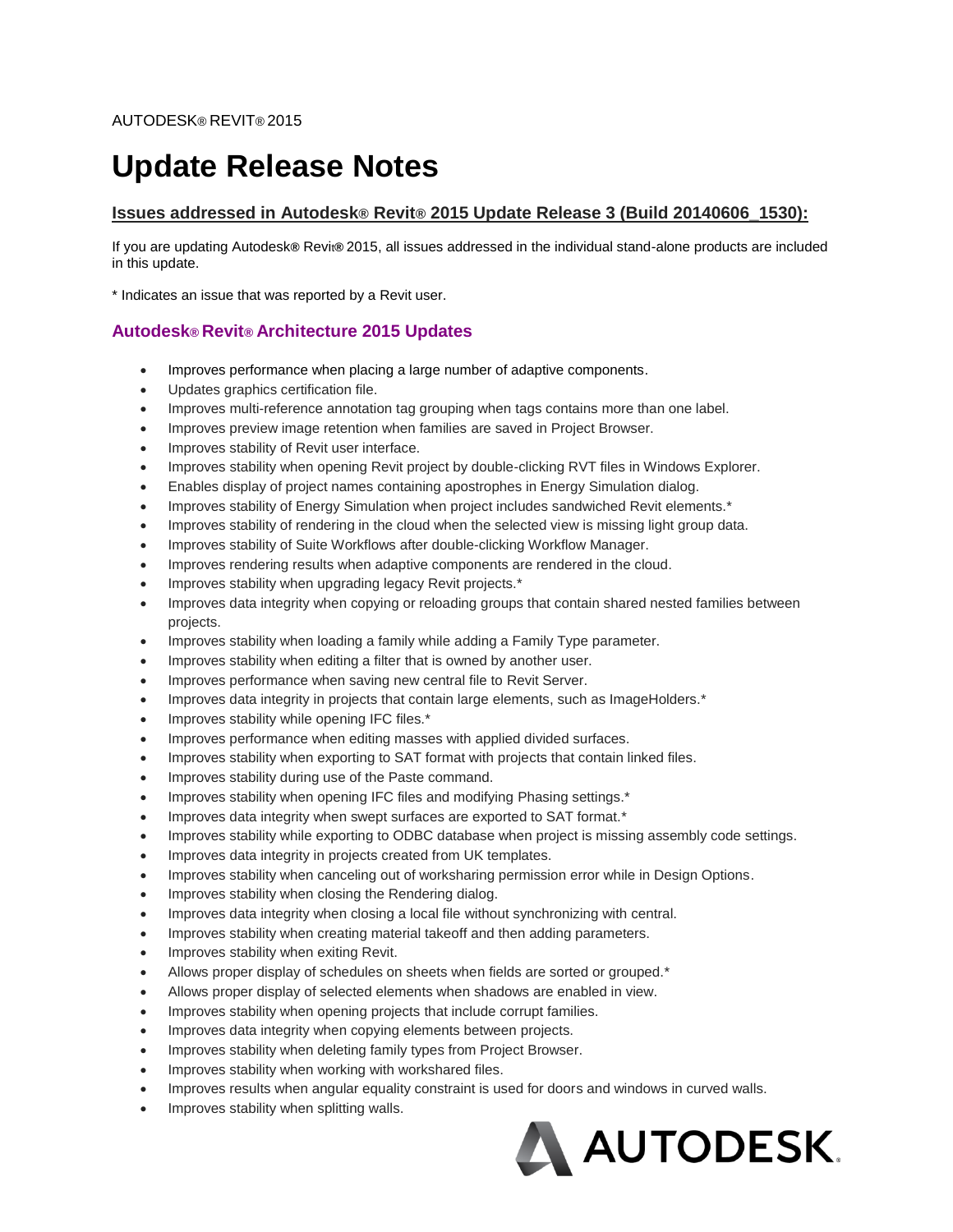- Improves data integrity when default material for a host that is used by families is deleted.
- Improves stability when importing DWG files.
- Improves stability when exiting Revit while Ray Trace visual style is active.
- Improves stability when working with point clouds.
- Improves stability when loading nested families while in Family Editor.
- Improves stability when editing groups.
- Improves regeneration of families that include a reporting parameter.

## **Autodesk® Revit® MEP 2015 Updates**

- Improves calculated airflow results when using a combination of imperial and metric units.
- Improves performance when working with mechanical and piping systems.
- Allows ducts to retain proper alignment after elevation of levels is modified.\*
- Improves data integrity when using the Pipe Sizing tool.
- Improves consistency of undo/redo commands while editing a panel schedule template.
- Improves stability when generating pipe layouts.
- Improves data integrity of piping systems when calculation level is set to volume only.
- Allows proper updating of circuit numbers after circuits are moved in panel schedule.
- Allows proper assigning of ASHRAE tables to duct fittings.
- Allows proper display of 3-pole circuits in panel schedules.
- Allows proper retention of circuit loads after assigning a space circuit in a panel schedule.\*
- Allows proper retention of circuit assignment after synchronizing with central.\*
- Allows taps to remain connected to main duct when taps and ducts reside on different levels and then levels are modified.
- Allows proper updating of electrical fixture parameters when dependent on volts/poles instance parameters.
- Allows duct transitions to remain connected after changing the duct size.\*
- Improves stability when dragging cable tray and/or conduit.
- Allows proper connection between circuit and panels to be retained when editing circuit information and panel schedules.
- Improves stability when creating in-place masses while System Browser is open.

# **Autodesk® Revit® Structure 2015 Updates**

- Improves retention of beam annotation settings in projects that were not created from a template.\*
- Improves results when mirroring rotated beams and columns.\*
- Improves appearance of intersections between concrete beams and walls.\*
- Improves stability when editing slanted columns.
- Improves stability when moving shape handles on bar joists while in a section view after disallowing joining.
- Improves stability when using the beam Change Reference tool.
- Improves results when modifying the cross-section rotation of vertical braces.

### **Autodesk® Revit® API 2015 Updates**

- Improves retention of device connections when using Wire.Create to create new wire connecting to a device.
- Improves display of wire connection points when using Wire.ConnectTo and Connector.Connect.
- Enable changes to MEPSystemType.CalculationLevel via public API.
- Level parameter correctly set when elements are placed via NewFamilyInstance().
- Improves retention of parameters in line boundary condition objects.
- Improves stability when using CompoundStructure.SetLayers.\*
- Allows proper assignment of a Phase Created value when using DirectShapes.
- Improves alignment of text created via API.
- Improves stability when the API is in Automatic TransactionMode.